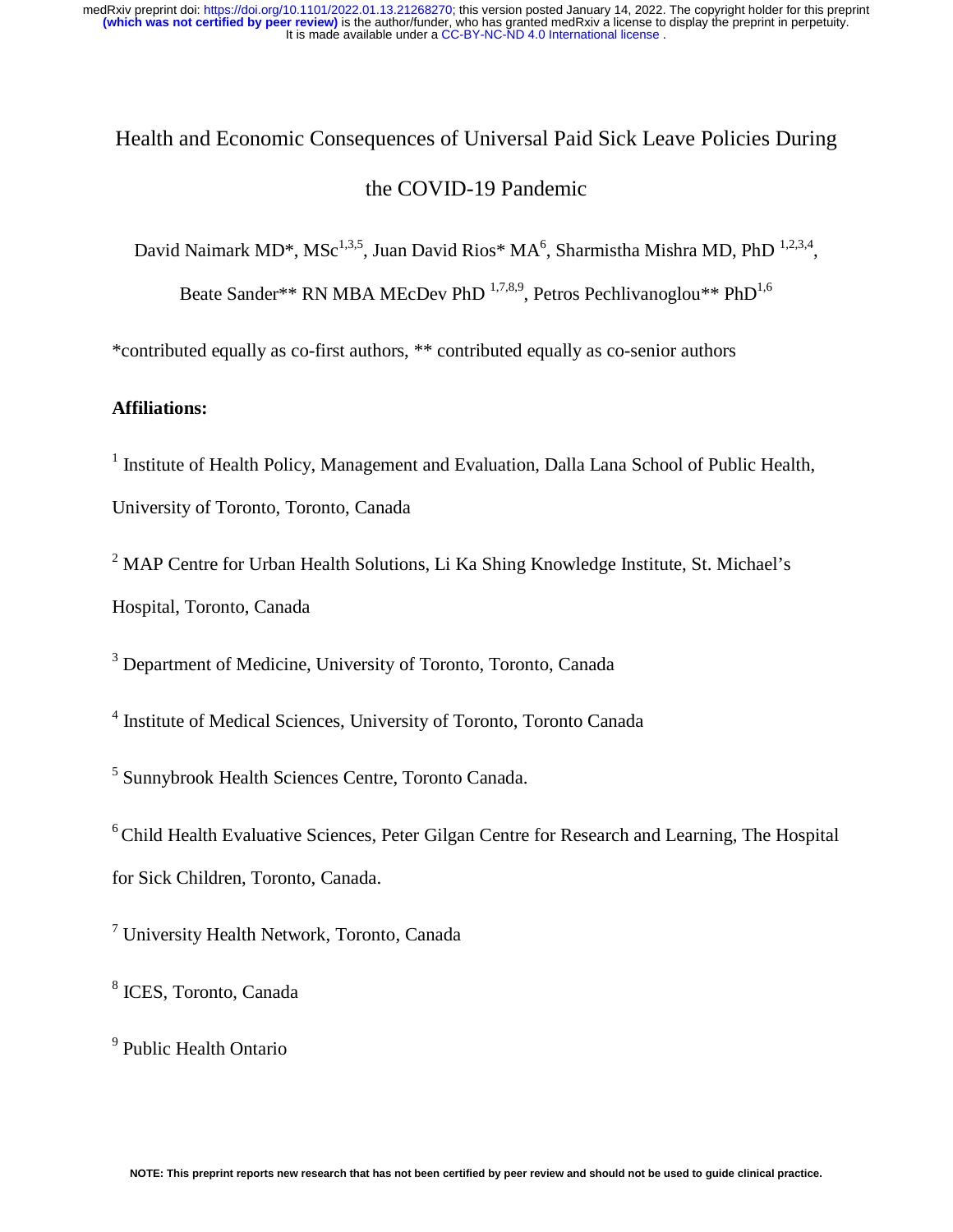#### **Abstract**

**Importance:** Universal paid sick-leave (PSL) policies have been implemented in jurisdictions to mitigate the spread of SARS-CoV-2. However empirical data regarding health and economic consequences of PSL policies is scarce.

**Objective:** To estimate effects of a universal PSL policy in Ontario, Canada's most populous province.

**Design:** An agent-based model (ABM) to simulate SARS-CoV-2 transmission informed by data from Statistics Canada, health administrative sources, and from the literature.

**Setting:** Ontario from January  $1<sup>st</sup>$  to May  $1<sup>st</sup>$ , 2021.

**Participants:** A synthetic population (1 million) with occupation and household characteristics representative of Ontario residents (14.5 million).

**Exposure:** A base case of existing employer-based PSL alone versus the addition of a 3- or 10 day universal PSL policy to facilitate testing and self-isolation among workers infected with SARS-CoV-2 themselves or because of infected household members.

**Main Outcome(s) and Measure(s):** Number of SARS-CoV-2 infections and COVID-19 hospitalizations, worker productivity, lost wages, and presenteeism (going to a workplace while infected).

#### **Results**

If a 3- and 10-day universal PSL were implemented over the 4-month study period, then compared with the base-case, the PSL policies were estimated to reduce cumulative SARS-CoV-2 cases by 85,531 (95% credible interval, CrI -2,484; 195,318) and 215,302 (81,500; 413,742), COVID-19 hospital admissions by 1,307 (-201; 3,205) and 3,352 (1,223; 6,528), numbers of workers forgoing wages by 558 (-327;1,608) and 7,406 (6,764; 8,072), and numbers of workers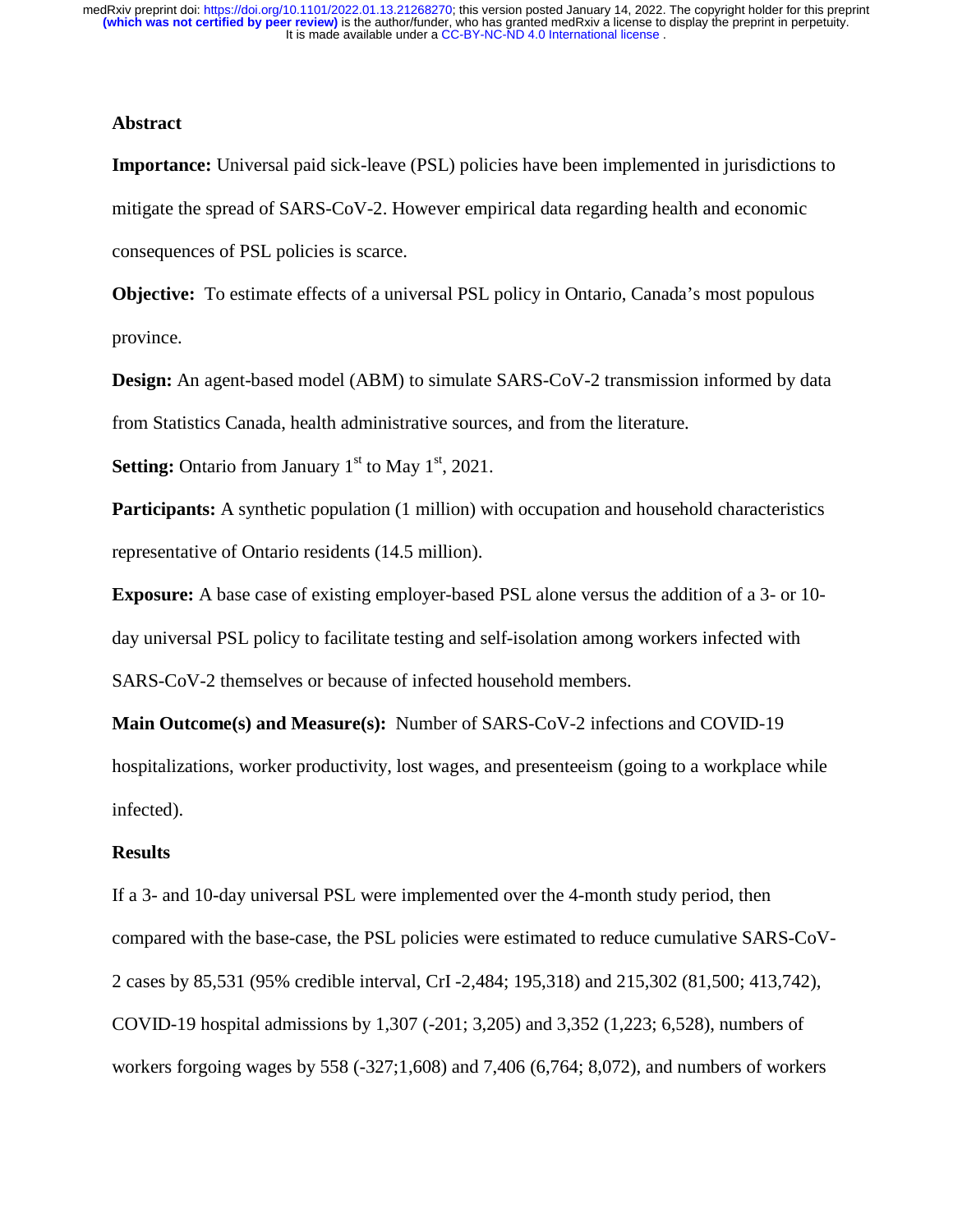engaged in presenteeism by 24,499 (216; 54,170) and 279,863 (262,696; 295,449). Hours of productivity loss were estimated to be 10,854,379 (10,212,304; 11,465,635) in the base case, 17,446,525 (15,934,321; 18,854,683) in the 3-day scenario, and 26,127,165 (20,047,239; 29,875,161) in the 10-day scenario. Lost wages were \$5,256,316 (\$4,077,280; \$6,804,983) and \$12,610,962 (\$11,463,128; \$13,724,664) lower in the 3 day and 10 day scenarios respectively, relative to the base case.

# **Conclusions and Relevance**

Expanded access to PSL is estimated to reduce total numbers of COVID-19 cases, reduce presenteeism of workers with SARS-CoV-2 at workplaces, and mitigate wage loss experienced by workers.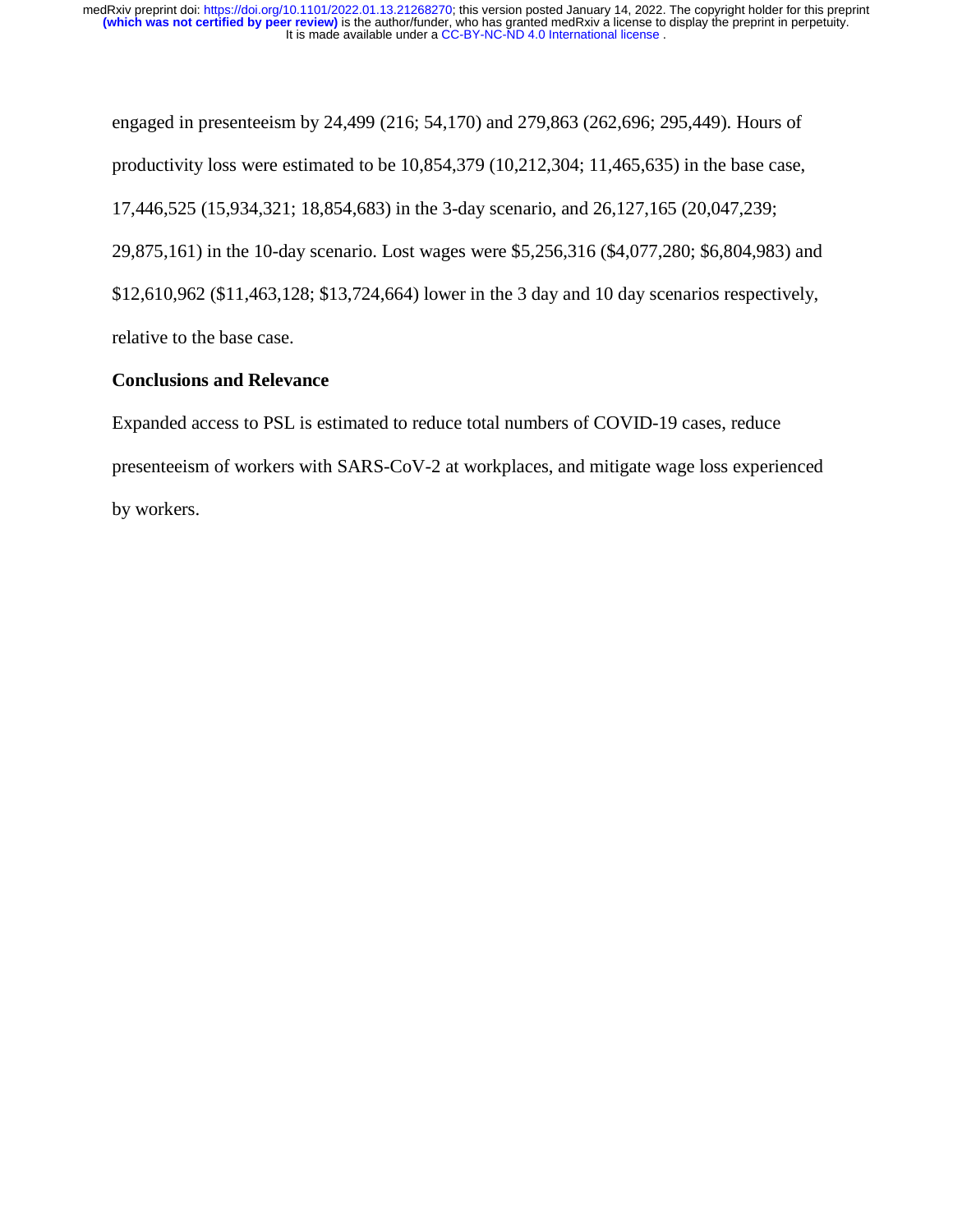## **Corresponding author:** Petros Pechlivanoglou

Address: 686 Bay Street, 11th Floor – Rm 9708, Toronto, ON, M5G 0A4, Canada

Phone: 416-813-7654 ext: 309484

Email: petros.pechlivanoglou@sickkids.ca

**Competing interests:** The authors have no competing interests relevant to this article to

disclose.

## **Funding:**

Supported by COVID-19 Rapid Research Funding (C-291-2431272-SANDER). This research was further supported, in part, by a Canada Research Chair in Economics of Infectious Diseases held by Beate Sander (CRC-950-232429). The study sponsor had no role in the design, collection, analysis, interpretation of the data, manuscript preparation or the decision to submit for publication.

## **Author Contributions:**

Conceptualization: PP, JDR, BS, DN Data Curation: PP, JDR, BS, DN Formal Analysis: PP, JDR, DN Methodology: PP, JDR, BS, DN Supervision: PP, DN, BS Validation: PP, JDR, BS, DN First Draft: PP, JDR, BS, DN

Review and Edit: PP, JDR, BS, DN

**Word count:** 1190/1200

**Abstract Word count:** 320**/**350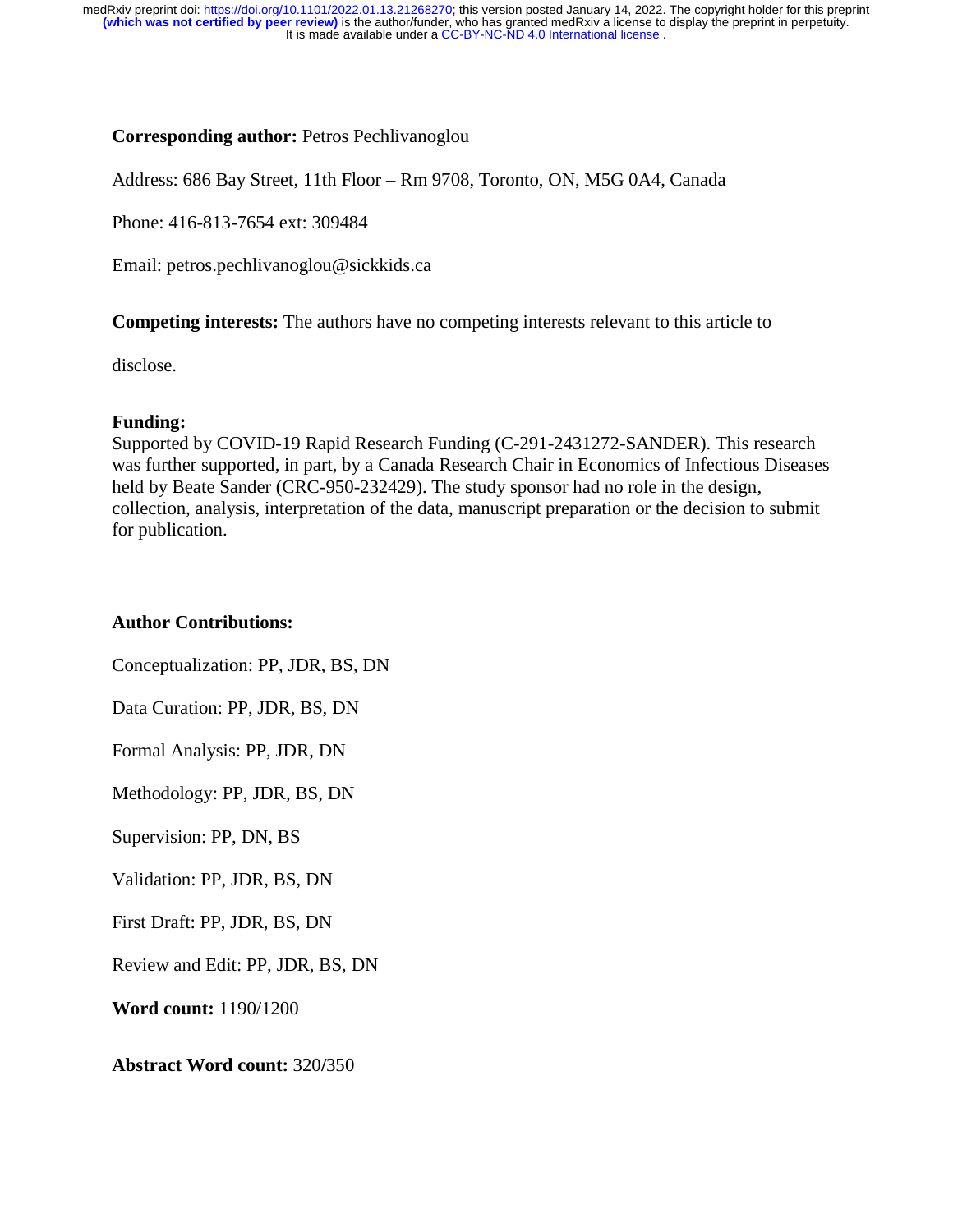**Figure & Table count:** 3**/**3

**References:** 14/15

**Acknowledgements:** Not applicable

**Key points:** 

**Question**: What could be the health and economic consequence of more generous paid sick leave

policies in the context of the COVID-19 pandemic?

**Findings**: More generous policies are estimated to reduce SARS-CoV-2 infections (and thus

COVID-19 hospitalizations), lost wages and presence of individuals with infection at

workplaces.

**Meaning**: More generous paid sick leave can be a valuable addition to other COVID-19 public health interventions.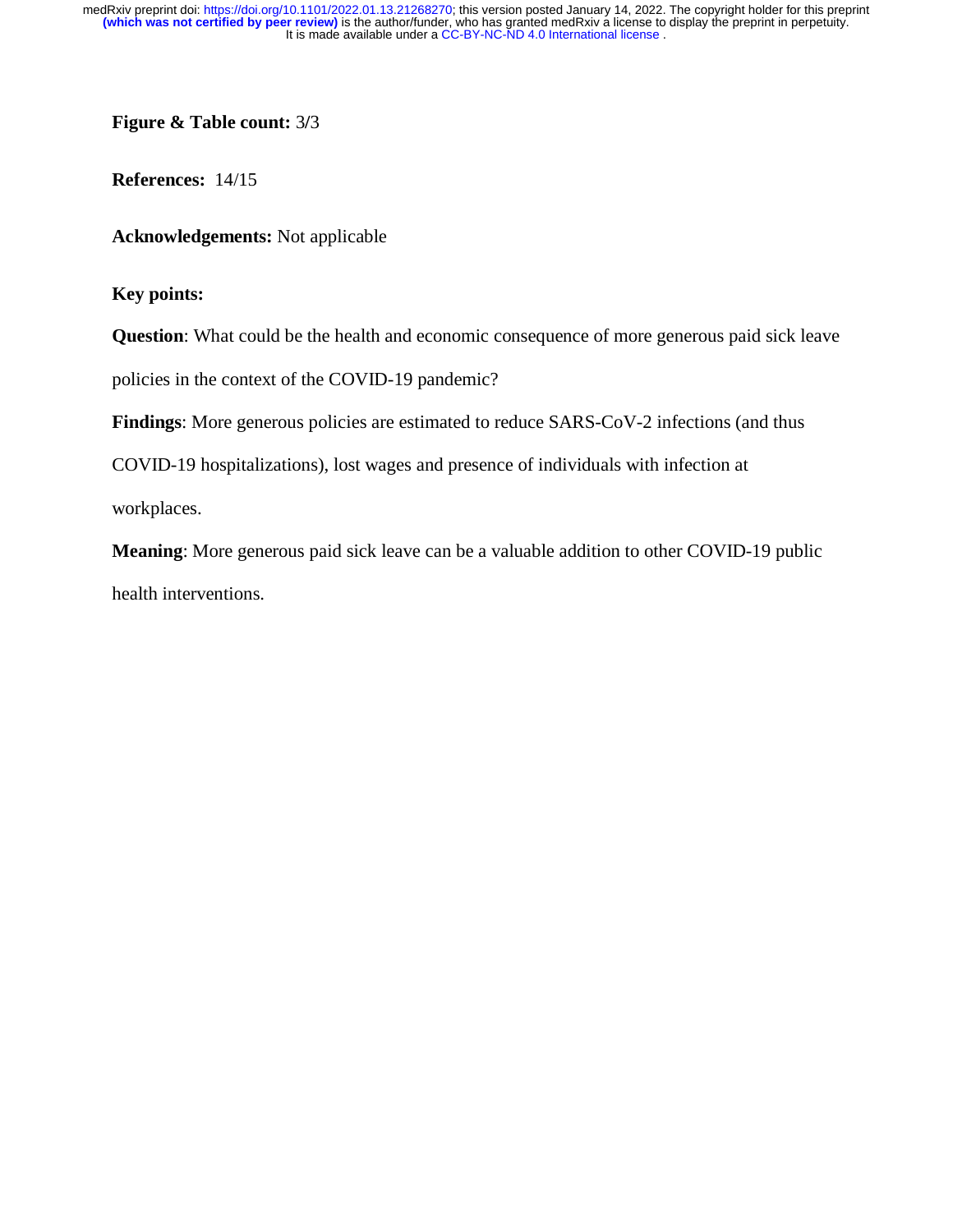## **Introduction**

COVID-19-related paid sick leave (PSL) policies, implemented or expanded in many OECD countries allow workers to isolate without forgoing wages.<sup>1–3</sup> In the United States, states with expanded PSL policies had reduced rates of SARS-CoV-2 infections compared to states with limited PSL policies.<sup>4</sup> Pre-pandemic, 60% of workers lack employer-provided PSL in Ontario, Canada, $<sup>2</sup>$  and rely on a federally administered program offering income support days to weeks</sup> *after* confirmed SARS-CoV-2. This results in a reduction and disruption of wages if workers without PSL self-isolate, take time off to undergo testing, or quarantine.<sup>2</sup> We estimated the health and economic consequences of universal PSL policies in Ontario for workers without employer-provided PSL.

#### **Methods**

An agent-based model (ABM) of SARS-CoV-2 transmission simulated a synthetic population of 1 million individuals representative of the Ontario population (14.5 million) employing data from Statistics Canada's Social Policy Simulation Database/Model.<sup>5</sup> This ABM has been used to estimate the spread of SARS-CoV-2 in schools (**Supplementary Methods: Text 1**).<sup>6</sup> The ABM was modified by assigning simulated workers to employer-based PSL depending on age, sex, marital status, family income, and occupational classification employing data from Statistics Canada's General Society Survey (Supplementary Methods: Text 2).<sup>7</sup> To estimate lost wages, hours worked and hourly wages were assigned to workers based on occupational classification and full-time/part-time status. <sup>8,9</sup>

A four-month period (January 1 to May 1, 2021) was simulated representing the third COVID-19 wave in Ontario. Health outcomes included the number of SARS-CoV-2 infections and COVID-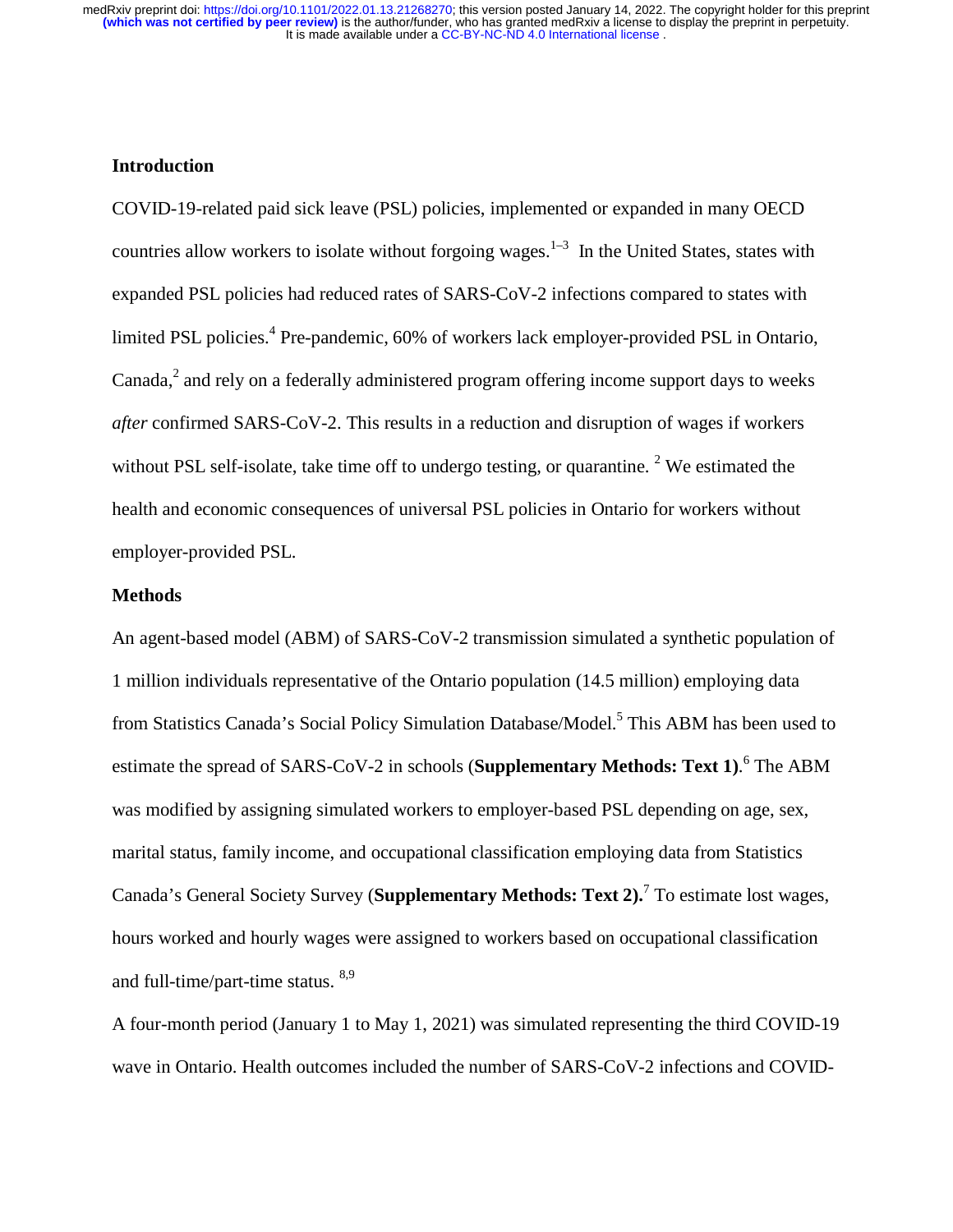19 hospitalizations. The mechanism underlying the health benefits of expanded PSL was modelled as reduced contacts in workplaces. Economic outcomes included estimated productivity loss (reduction in hours worked), lost wages and presenteeism (going to work with detected or symptomatic infection). Model outcomes were scaled by 14.5 to generate Ontariolevel estimates.

Three scenarios were modelled: 1) *base case* where only employer-based PSL was available, 2) *3-day universal PSL* where the latter workers continued to receive employer-based PSL and, in addition, all remaining workers were eligible for three PSL days, and similarly 3) *10-day universal PSL* where remaining workers were eligible for ten PSL days (model assumptions are provided in **Supplementary Text 3**). A key assumption in the model is that workers would take advantage of PSL if available, to self-isolate or quarantine and, without PSL, they would be unable to take these steps and would engage in presenteeism, unless severely ill. Similarly, for working household members, who were unable to work remotely and had a household member infected and detected/symptomatic with SARS-CoV-2, the ability to self-isolate or quarantine depended on access to PSL. We also modeled the economic consequences of PSL on work hours lost due to SARS-CoV-2 testing-related self-isolation using a generalized linear model to estimate the daily numbers of tests. The linear model employed detected SARS-CoV-2 cases and SARS-CoV-2 positivity rates from model output and historical Ontario data, respectively. (**Supplementary Text 2**). The ability to isolate while awaiting test results likewise depended on access to PSL and the capability to work remotely. We further assumed lost wages associated with severe COVID-19 regardless of access to PSL. Because of the uncertainty regarding the number of people unable to work due to severe COVID-19, we present results for a range of adherence-to-isolation scenarios.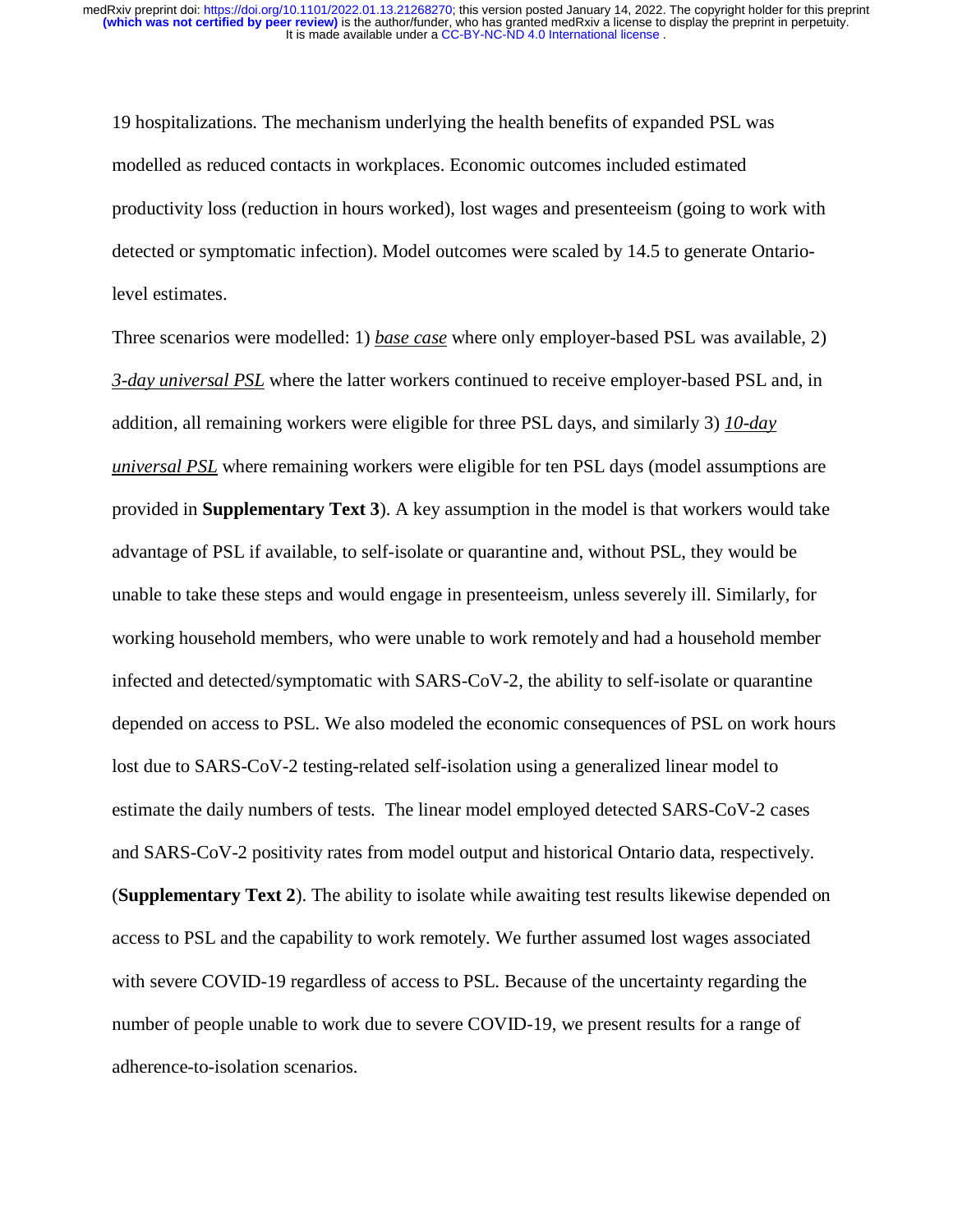Model parameters not informed by literature were calibrated using daily detected SARS-CoV2 cases as the calibration target under the base case scenario (**Supplementary Methods Text 1**). Each of the three PSL scenarios were simulated 100 times and summarized with means and credible intervals (CrI) generated from 0.025 and 0.975 quantiles. ABM analyses employed TreeAge (version 2021 R1.1, Williamstown, MA) and model outputs were compiled using  $R^{10-}$ 13

## **Results**

In the simulated population, individuals with SARS-CoV-2 infection were younger, belonged to larger households, were more likely to be employed, and were more likely to be an essential worker (**Table1**). The estimated average number of cumulative, detected cases was 300,995 (95% CrI 279,038; 320,089) compared to the observed value of 303,745 (**Figure 1**).

#### *Health outcomes*

In the base case, we estimated 883,800 (822,433; 938,998) cumulative infections during the study period, including both detected and undetected cases **(Supplementary Figure 1)**. In the 3 and 10-day universal PSL scenarios we estimated reductions in cumulative infections of 85,531 (-2,484; 195,318) and 215,302 (81,500; 413,742) associated with an increase of 7.9% (7%; 9.1%) and 9.5% (8%; 12.7%) of infected individuals self-isolating and 1,307 (-201; 3,205) and 3,352 (1,223; 6,528) fewer COVID-19 admissions, respectively, relative to the base case **(Table 2)**.

*Economic outcomes relating directly to SARS-CoV-2 infection*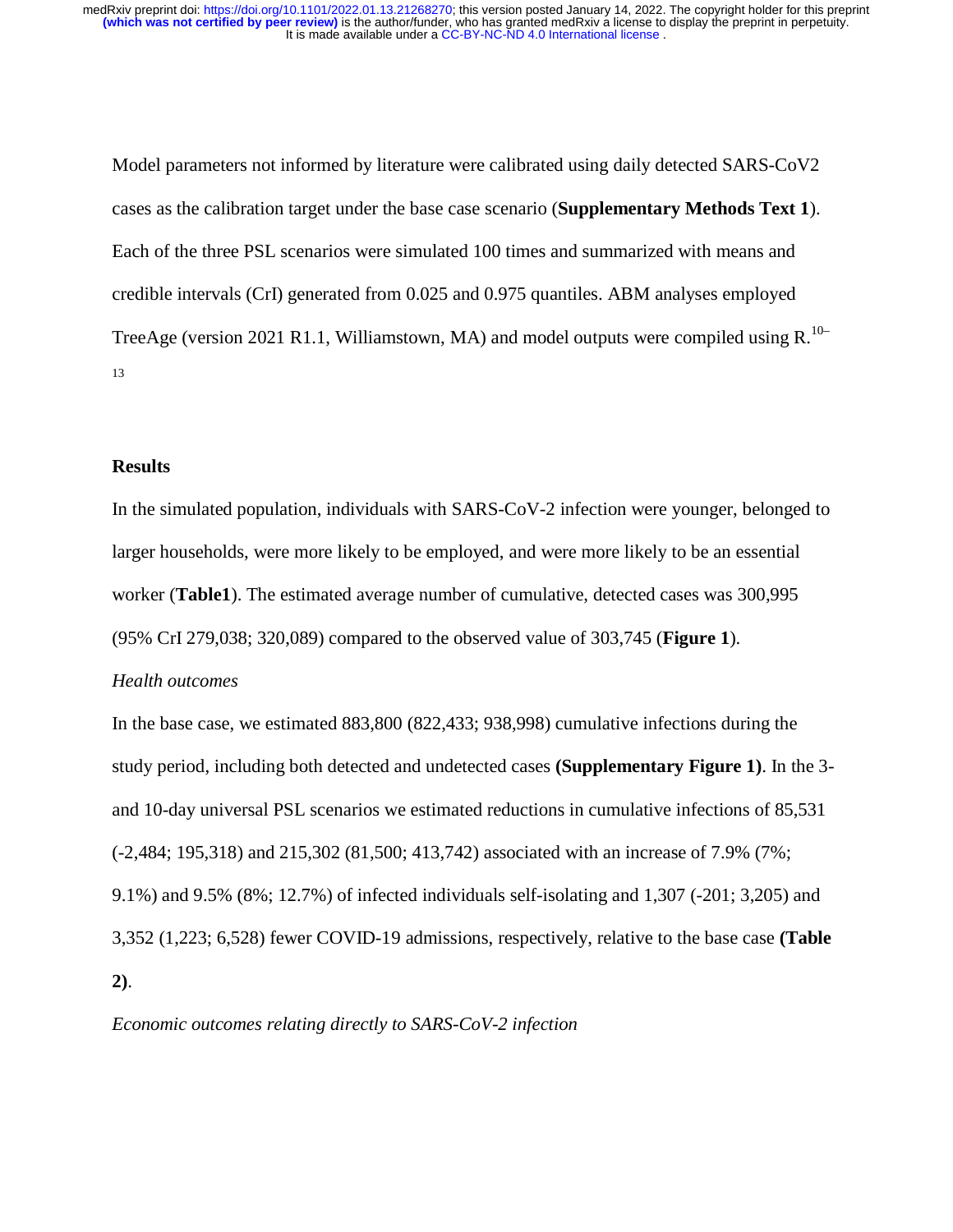The estimated hours of productivity loss due directly to a SARS-CoV2 infection were 10,854,379 (10,212,304; 11,465,635) in the base case, 17,446,525 (15,934,321; 18,854,683) in the 3-day scenario, and 26,127,165 (20,047,239; 29,875,161) in the 10-day scenario. Fewer workers were estimated to engage in presenteeism, 24,499 (216; 54,170) and 279,863 (262,696; 295,449) and forego wages, 558 (-327; 1,608) and 7,406 (6,764; 8,072) in the 3- and 10-day scenarios compared to base case, respectively **(Table 2)**. Lost wages were \$5,256,316 (4,077,280; 6,804,983) and \$12,610,962 (\$11,463,128; \$13,724,664) lower in the 3 day and 10 day scenarios respectively, relative to the base case. Scenario analyses assuming increased proportion of severe disease resulted in larger estimates of lost-wages in the base case scenario compared to the 3 day and 10 day scenarios (**Table 2a**).

#### *Economic outcomes due to household member isolation & testing*

Characteristics for household members of infected individuals are presented in **Supplementary Table 1.** Increases in hours of productivity loss among non-infected workers with infected household members were 593,519 (348,370, 804,471) in the 3-day and 1,818,766 (1,127,684; 2,317,681) in the 10-day PSL scenarios, relative to base case (**Table 2**). Similarly, productivity losses among workers isolating while awaiting test results ranged from 17,821,518 (15,332,584; 19,682,621) to 267,322,764 (229,988,756; 295,239,309 hours in the 3-day and 14,181,402 (8,454,490;17,388,008;) to 212,721,027 (126,817,350; 260,820,120) hours in the 10-day PSL scenarios, relative to base case, as adherence to self-isolation guidelines increased from 5 to 75% (**Table 2**).

#### **Discussion**

We estimated that universal PSL policies reduce numbers of SARS-CoV-2 infections and COVID-19 hospitalizations. A 3-day universal PSL policy was estimated to produce a modest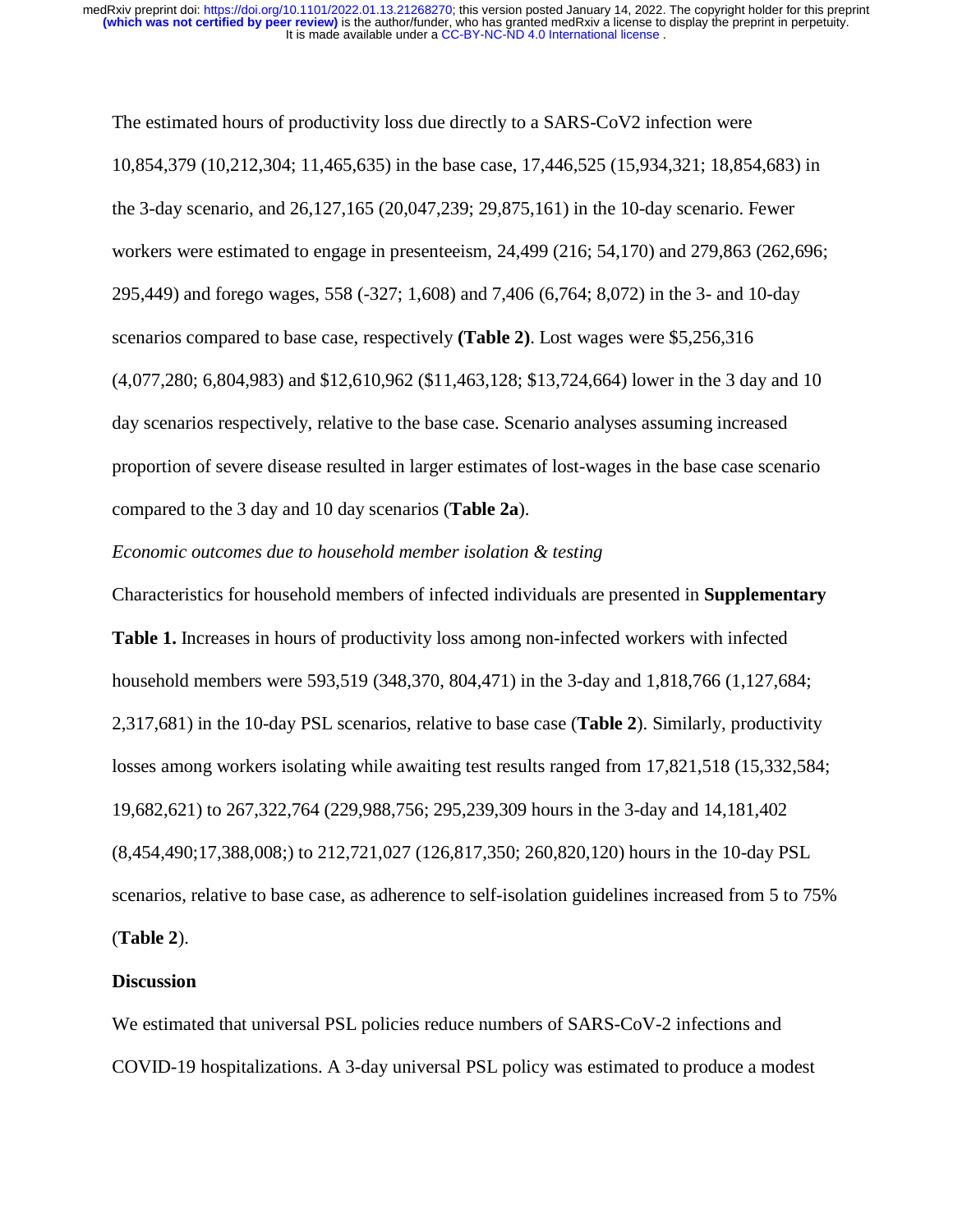reduction in these outcomes whereas a 10-day policy produced a much larger reduction. An even longer PSL duration would be unlikely to reduce transmission further because infectivity with SARS-CoV-2 declines substantially after 8-10 days of infection.  $^{14}$  For workers, universal PSL policies were estimated to reduce lost wages and presenteeism. From industry's perspective, reduced presenteeism had opposing effects on worker productivity: indirectly protecting it due to fewer workers becoming infected but directly reducing it from workhours lost to isolation. Our study has limitations: reduced long-term post-COVID-related disability, deaths prevented or quality-adjusted life years gained were not assessed; we assumed that workers would not forego wages in order to self-isolate except for severe COVID-19 disease; reduced unemployment or other increases in economic activity due to a reduction cases were not explicitly modeled; and the probability of employer-based PSL was obtained from 2016 census data. Further, we did not consider the effect of PSL to enable earlier diagnosis of SARS-CoV-2.

Further research could include cost-utility analyses and studies focussed on macroeconomic outcomes.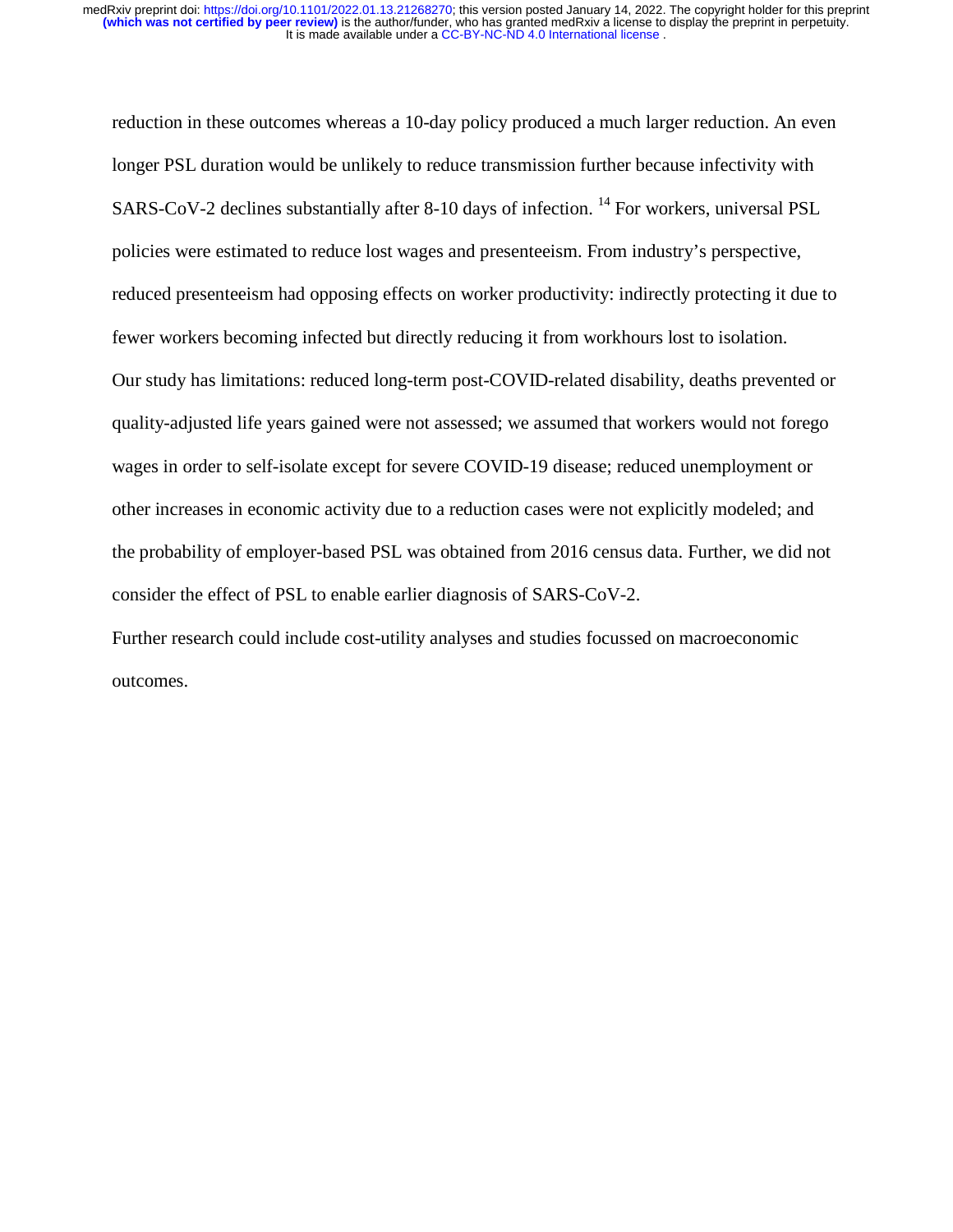## **References**

- 1. OECD. *OECD Policy Responses to Coronavirus (COVID-19)*.; 2021. https://www.oecdilibrary.org/taxation/tax-administration-digital-resilience-in-the-covid-19 environment\_2f3cf2fb-en
- 2. Thompson A, Stall NM, Born KB, et al. *Benefits of Paid Sick Leave During the COVID-19 Pandemic*.; 2021. doi:10.47326/ocsat.2021.02.25.1.0
- 3. Ashraf BN. Socioeconomic conditions, government interventions and health outcomes during COVID-19. *Covid Econ*. 2020;(37). https://cepr.org/content/covid-economicsvetted-and-real-time-papers-0#block-block-10
- 4. Pichler S, Wen K, Ziebarth NR. COVID-19 Emergency Sick Leave Has Helped Flatten The Curve In The United States. *Health Aff*. 2020;39(12):2197-2204. doi:10.1377/hlthaff.2020.00863
- 5. Statistics Canada. Social Policy Simulation Database and Model (SPSD/M) Version 28.0.1. Published online 2020. https://search2.odesi.ca/#/details?uri=%2Fodesi%2Fspsd-89F0002-E.xml
- 6. Naimark D, Mishra S, Barrett K, et al. Simulation-Based Estimation of SARS-CoV-2 Infections Associated with School Closures and Community-Based Nonpharmaceutical Interventions in Ontario, Canada. *JAMA Netw Open*. Published online 2021. doi:10.1001/jamanetworkopen.2021.3793
- 7. Statistics Canada. *The General Social Survey: Cycle 30 Public Use Microdata File*.; 2016. https://www150.statcan.gc.ca/n1/pub/89f0115x/89f0115x2019001-eng.htm
- 8. Statistics Canada. *Average Hourly Earnings for Employees Paid by the Hour, by Industry, Annual. Table 14-10-0206-01*.; 2021. doi:doi:10.25318/1410020601-ENG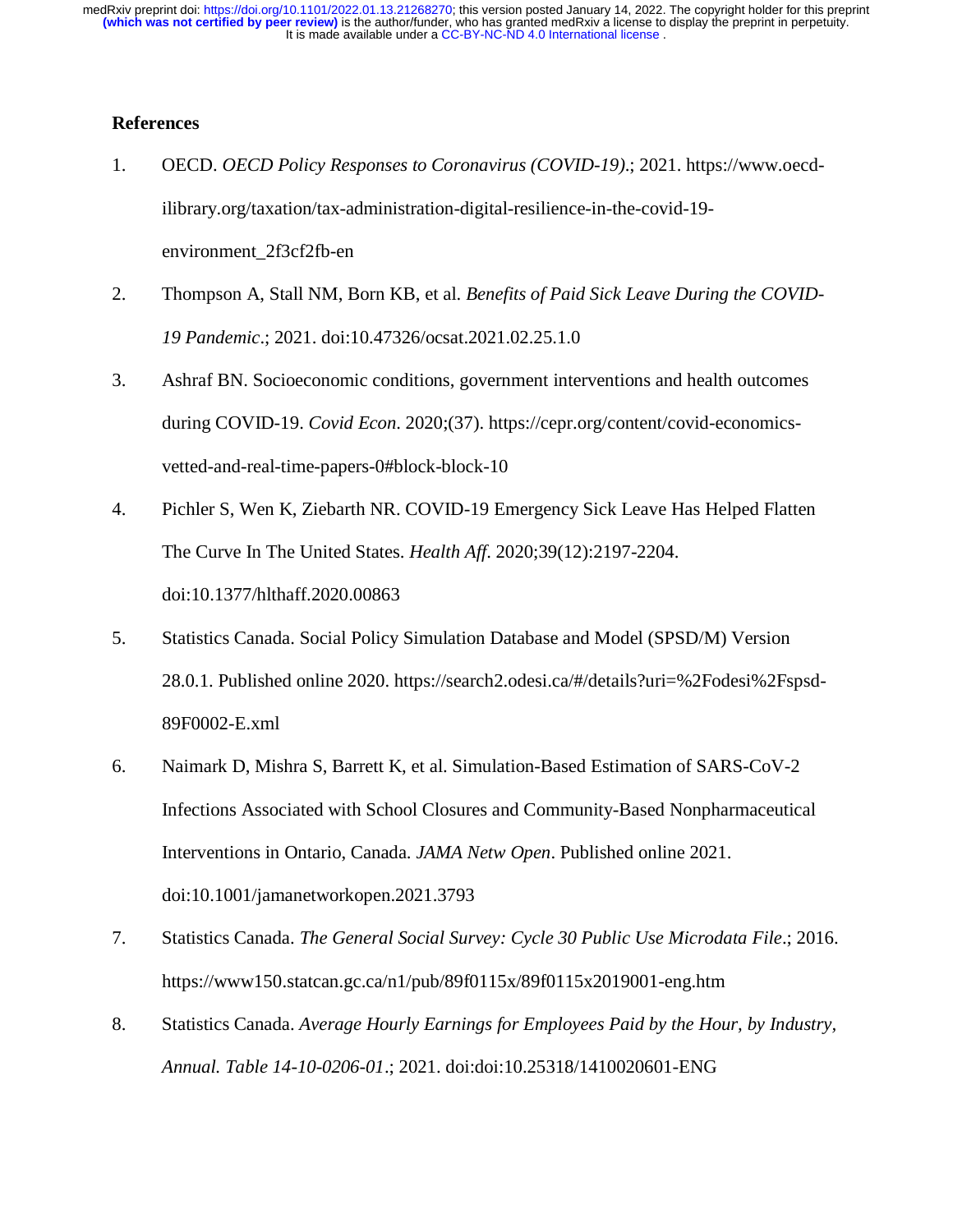- 9. Statistics Canada. *Average Usual and Actual Hours Worked in a Reference Week by Type of Work (Full- and Part-Time), Annual. Table 14-10-0043-01*.; 2021. doi:doi:10.25318/1410004301-eng
- 10. R Core Team. A Language and Environment for Statistical Computing. Published online 2019. https://www.r-project.org/
- 11. Wickham H. ggplot2 Elegant Graphics for Data Analysis. *J R Stat Soc Ser A (Statistics Soc*. Published online 2016. doi:10.1007/978-3-319-24277-4
- 12. Van Rossum G, Drake FL. *Python 3 Reference Manual*. CreateSpace; 2009.
- 13. TreeAge 2021 R1. Published online 2021. treeage.com
- 14. Ontario Public Health. *COVID-19 Overview of the Period of Communicability What We Know So Far*.; 2021. https://www.publichealthontario.ca/-/media/documents/ncov/covidwwksf/2021/03/wwksf-period-of-communicability-overview.pdf?la=en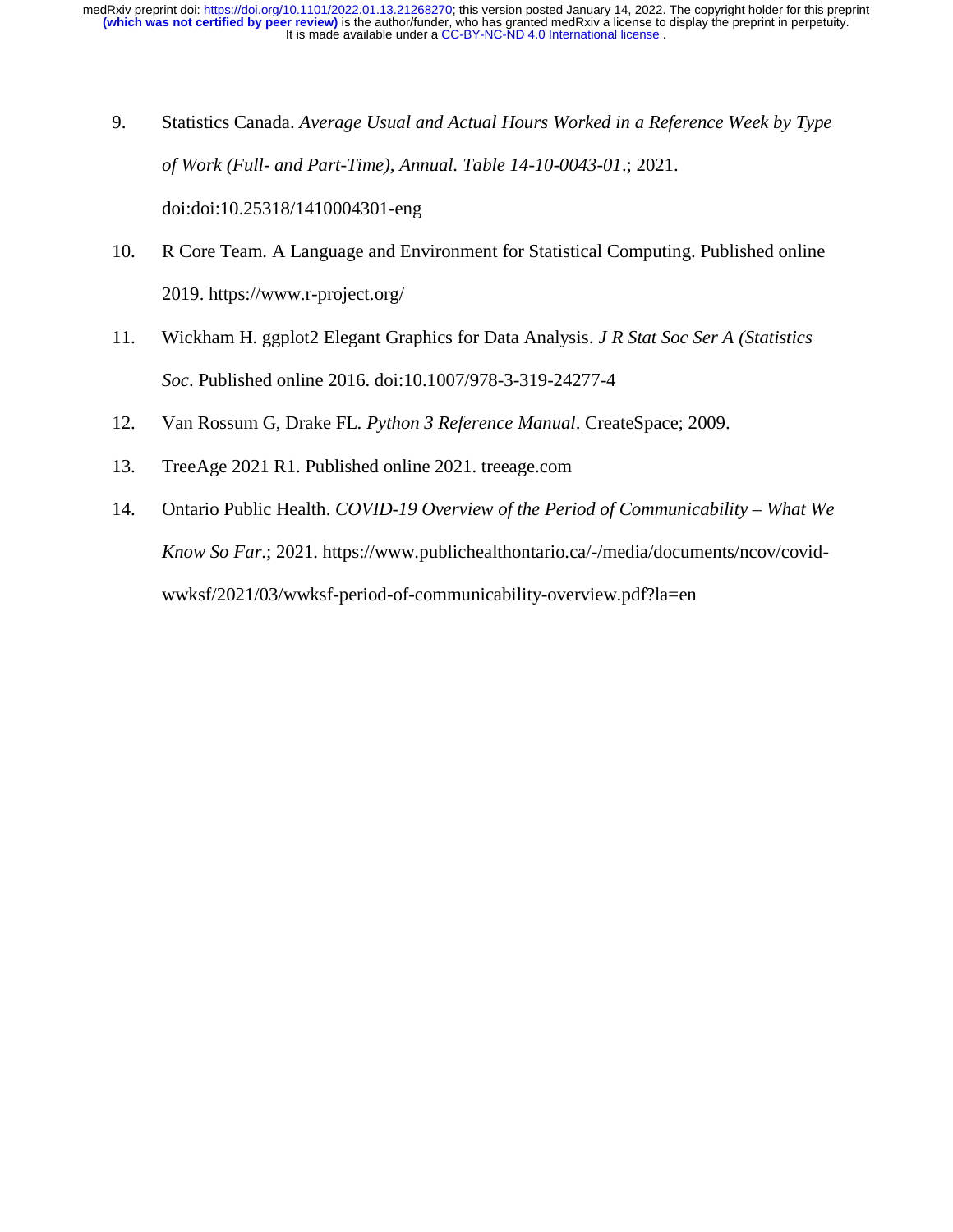|                           |                                           | Synthetic                      | <b>Base case</b>                                                                                                                                                                                                                                                                                                                                                                             | 3 Day PSL                   | 10 day PSL                  |
|---------------------------|-------------------------------------------|--------------------------------|----------------------------------------------------------------------------------------------------------------------------------------------------------------------------------------------------------------------------------------------------------------------------------------------------------------------------------------------------------------------------------------------|-----------------------------|-----------------------------|
| Variable                  |                                           | <b>Population</b> <sup>ª</sup> | mean (95% Crl) <sup>a</sup>                                                                                                                                                                                                                                                                                                                                                                  | mean (95% Crl) <sup>a</sup> | mean (95% Crl) <sup>a</sup> |
| $N^a$                     |                                           | 14,500,000                     | 883,801 (822,434; 938,999)                                                                                                                                                                                                                                                                                                                                                                   | 798,270 (713,205; 876,588)  | 668,498 (471,763; 786,991)  |
| Age,                      | mean                                      | 41.54                          | 37.37 (37.19; 37.55)                                                                                                                                                                                                                                                                                                                                                                         | 37.31 (37.09; 37.52)        | 37.13 (36.77; 37.41)        |
|                           | median                                    | 41                             | 37.07 (37; 38)                                                                                                                                                                                                                                                                                                                                                                               | 37.04 (37; 38)              | 36.94 (36; 37)              |
|                           | $25th$ quantile                           | 23                             | 20 (20; 20)                                                                                                                                                                                                                                                                                                                                                                                  | 19.99 (20; 20)              | 19.62 (19; 20)              |
|                           | 75 <sup>th</sup> quantile                 | 60                             | 53.97 (53.48; 54)                                                                                                                                                                                                                                                                                                                                                                            | 53.96 (53; 54)              | 53.69 (53; 54)              |
| Female, %                 |                                           | 50.7%                          | 49.7% (49.4%; 50%)                                                                                                                                                                                                                                                                                                                                                                           | 49.7% (49.4%; 50.1%)        | 49.7% (49.4%; 50.1%)        |
|                           | Household size, mean                      | 3.14                           | 4.13 (4.11; 4.15)                                                                                                                                                                                                                                                                                                                                                                            | 4.14 (4.12; 4.16)           | 4.16 (4.13; 4.21)           |
| Employed FT, $^{\rm b}$ % |                                           | 51.7%                          | 59.3% (59%; 59.7%)                                                                                                                                                                                                                                                                                                                                                                           | 59.2% (58.8%; 59.6%)        | 58.8% (57.8%; 59.4%)        |
| Employed PT, %            |                                           | 4.1%                           | 4.7% (4.6%; 4.9%)                                                                                                                                                                                                                                                                                                                                                                            | 4.7% (4.5%; 4.9%)           | 4.7% (4.5%; 4.9%)           |
| Unemployed, %             |                                           | 44.2%                          | 36% (35.6%; 36.3%)                                                                                                                                                                                                                                                                                                                                                                           | 36.1% (35.7%; 36.6%)        | 36.6% (35.9%; 37.6%)        |
|                           | Access to PSL, % <sup>b</sup>             | 34.5%                          | 35.2% (34.8%; 35.6%)                                                                                                                                                                                                                                                                                                                                                                         | 35.3% (34.8%; 35.8%)        | 35 3% (34 7%; 35 9%)        |
|                           | Essential worker, % <sup>c</sup>          | 66.6%                          | 74.5% (74.1%; 74.9%)                                                                                                                                                                                                                                                                                                                                                                         | 74 4% (74%; 74 9%)          | 74.1% (73.2%; 74.6%)        |
|                           | the Ontario provincial scale $(14.5 M)$ . |                                | <sup>a</sup> Counts from the 1.0 M synthetic population and agent based model were re-scaled upward by a factor of 14.5 to represent values on<br><sup>b</sup> Infected individuals in the model are more likely to belong to larger households, be in the labour force and be essential workers.<br><sup>c</sup> Percentages are calculated among individuals in the labor force (workers). |                             |                             |

**Table 1:** Characteristics of synthetic population and individuals infected with SARS-CoV-2 under 3 scenarios.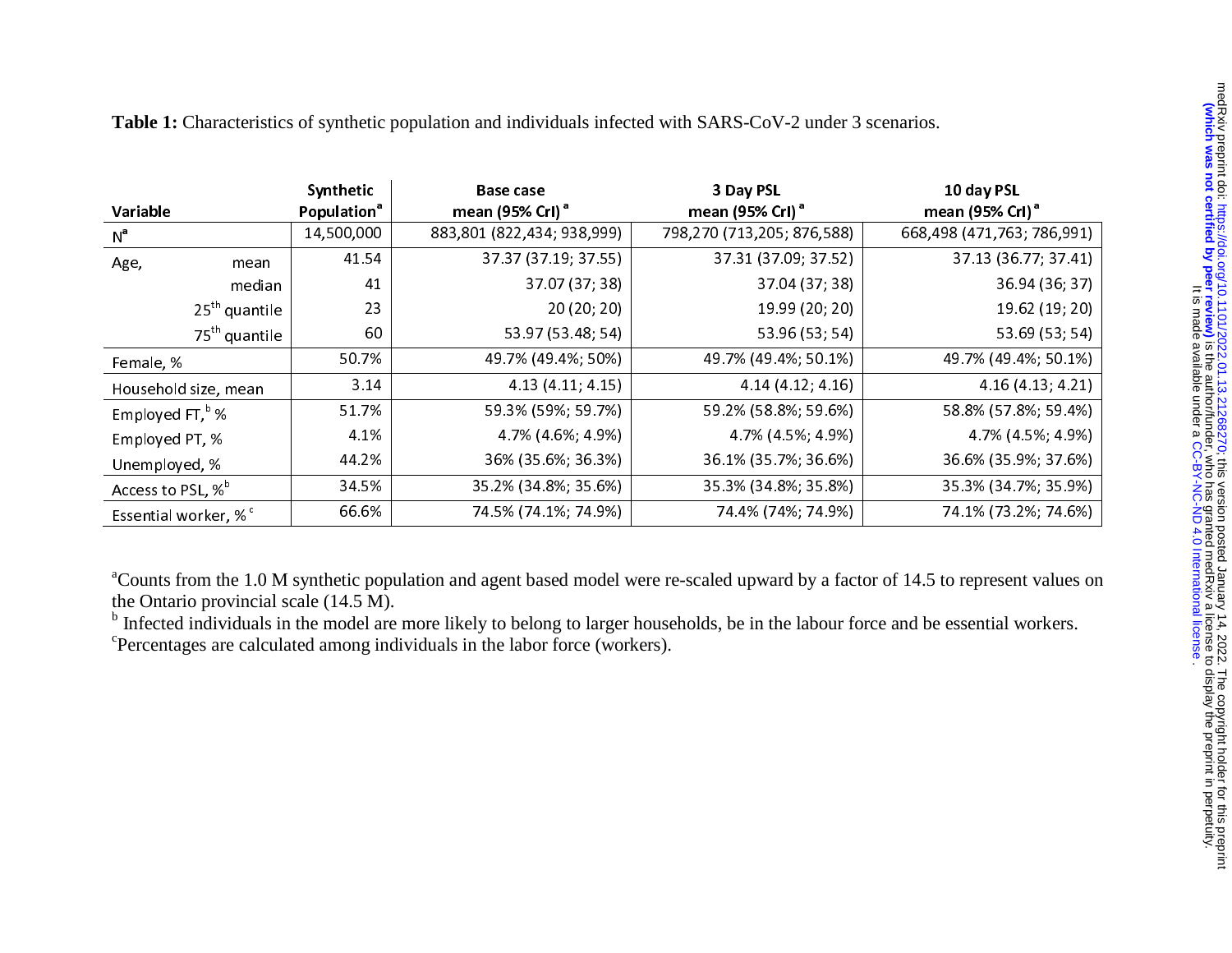| Variable <sup>b</sup>                             | <b>Base case</b><br>mean (95% Crl) <sup>b</sup> | 3 Day PSL<br>mean (95% Crl) <sup>b</sup>    | 10 Day PSL<br>mean (95% Crl) <sup>b</sup>     |
|---------------------------------------------------|-------------------------------------------------|---------------------------------------------|-----------------------------------------------|
|                                                   |                                                 | <b>Health outcomes</b>                      |                                               |
| Infected, N                                       | 883,801 (822,434; 938,999)                      | 798,270 (713,205; 876,588)                  | 668,498 (471,763; 786,991)                    |
| VOC, N                                            | 560,960 (510,548; 605,678)                      | 496,188 (421,463; 559,853)                  | 403,608 (240,127; 500,988)                    |
| % of all infections                               | 63.4% (61.9%; 64.8%)                            | 62.1% (59.4%; 63.9%)                        | 60% (50.6%; 63.8%)                            |
| Symptomatic, N                                    | 702,970 (652,506; 747,897)                      | 634, 558 (567, 465; 698, 331)               | 531,533 (374,414; 627,066)                    |
| % of all infections                               | 79.5% (79.2%; 79.8%)                            | 79.5% (79.1%; 79.8%)                        | 79.5% (79.1%; 79.9%)                          |
| Self-Isolated, N                                  | 368,896 (342,276; 394,660)                      | 395,754 (358,218; 433,278)                  | 341,284 (257,594; 394,467)                    |
| % of all infections                               | 41.7% (41.3%; 42.2%)                            | 49.6% (49%; 50.8%)                          | 51.2% (49.8%; 54.5%)                          |
| Detected, N                                       | 297,403 (275,375; 316,393)                      | 268,511 (239,928; 295,188)                  | 224,880 (159,657; 264,790)                    |
| % of all infections                               | 33.7% (33.2%; 34%)                              | 33.6% (33.2%; 34.1%)                        | 33.6% (33.2%; 34.1%)                          |
| Admitted, N                                       | 13,666 (12,462; 14,923)                         | 12,359 (10,771; 13,594)                     | 10,313 (7,421; 12,328)                        |
| % of all infections                               | $1.5\%$ $(1.5\%; 1.6\%)$                        | $1.5\%$ $(1.4\%; 1.7\%)$                    | $1.5\%$ $(1.4\%; 1.7\%)$                      |
| Direct economic impact (as a result of infection) |                                                 |                                             |                                               |
| Productivity<br>loses, N                          | 172,737 (162,541; 182,718)                      | 484,380 (440,969; 523,431)                  | 418,810 (321,713; 479,148)                    |
| Hours                                             | 10,854,379 (10,212,304;<br>11,465,635)          | 17,446,525 (15,934,321;<br>18,854,683)      | 26, 127, 165 (20, 047, 239;<br>29,875,161)    |
| \$                                                | 303,530,032 (285,603,981;<br>320,731,413)       | 483,475,870 (441,840,900;<br>523, 574, 881) | 720, 421, 143 (551, 960, 213;<br>825,210,989) |
| Lost wages, N                                     | 7,406 (6,764; 8,072)                            | 6,848 (5,999; 7,670)                        | $0^{\circ}$                                   |
| Hours                                             | 460, 344 (422, 354; 499, 209)                   | 268,656 (235,206; 300,526)                  | 0 <sup>c</sup>                                |
| \$                                                | 12,610,962 (11,463,128;<br>13,724,664)          | 7,354,646 (6,410,045; 8,246,600)            | $0^{\circ}$                                   |

| <b>Table 2:</b> Health and Economic outcomes $(1.5\% \text{ scenario}^a)$ |  |
|---------------------------------------------------------------------------|--|
|                                                                           |  |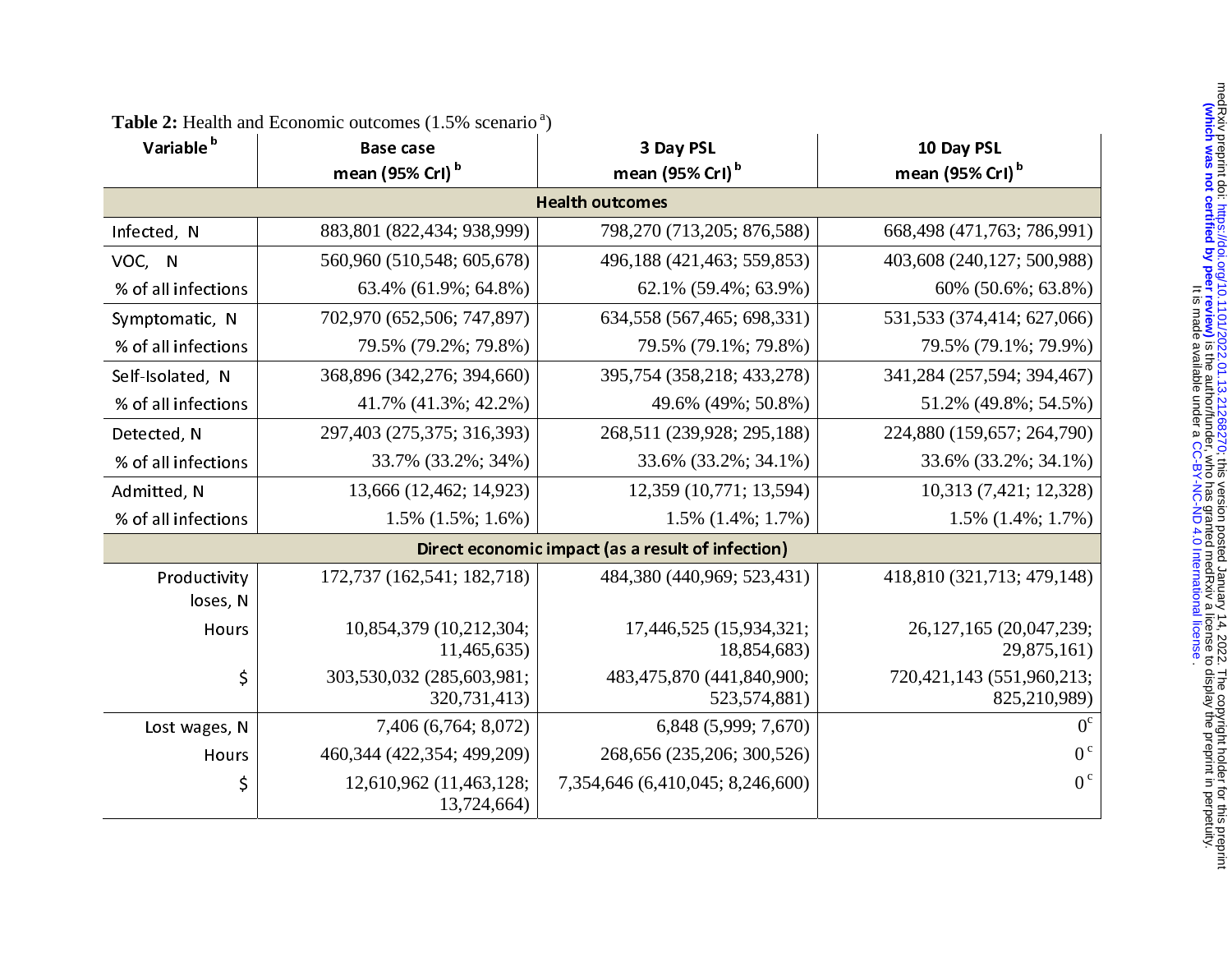| Presenteeism (N)                                                                                                | 279,863 (262,696; 295,449)                  | 255,364 (230,770; 277,338)                  | $0^{\circ}$                                 |  |
|-----------------------------------------------------------------------------------------------------------------|---------------------------------------------|---------------------------------------------|---------------------------------------------|--|
| Economic consequences for uninfected workers with infected household members                                    |                                             |                                             |                                             |  |
| Productivity<br>loses, N                                                                                        | 27,390 (25,611; 29,277)                     | 70,318 (63,683; 74,850)                     | 62,231 (50,502; 69,729)                     |  |
| Hours                                                                                                           | 1,715,918 (1,603,805; 1,839,146)            | 2,309,437 (2,109,077; 2,476,443)            | 3,534,684 (2,863,839; 3,956,188)            |  |
| \$                                                                                                              | 47,787,868 (44,737,124;<br>51,390,679)      | 63,938,700 (58,184,139;<br>68,358,056)      | 97, 231, 473 (78, 772, 667;<br>109,092,987) |  |
| Economic consequences due to testing (as a function of probability of isolation while waiting for test results) |                                             |                                             |                                             |  |
| $N, Pr = 5%$                                                                                                    | 48,960 (46,286; 50,908)                     | 129,209 (119,210; 137,682)                  | 112,899 (86,209; 127,421)                   |  |
| $Pr = 25%$                                                                                                      | 244,799 (231,430; 254,542)                  | 646,047 (596,050; 688,409)                  | 564,493 (431,047; 637,103)                  |  |
| $Pr = 75%$                                                                                                      | 734,398 (694,290; 763,626)                  | 1,938,140 (1,788,149; 2,065,228)            | 1,693,478 (1,293,141; 1,911,309)            |  |
| , $Pr =$<br>Hours<br>5%                                                                                         | 758,031 (716,586; 788,224)                  | 1,987,102 (1,833,177; 2,117,558)            | 1,736,059 (1,325,331; 1,959,613)            |  |
| $Pr = 25%$                                                                                                      | 3,790,157 (3,582,928; 3,941,120)            | 9,935,508 (9,165,887; 10,587,792)           | 8,680,295 (6,626,654; 9,798,067)            |  |
| $Pr = 75%$                                                                                                      | 11,370,470 (10,748,785;<br>11,823,361)      | 29,806,523 (27,497,660;<br>31,763,376)      | 26,040,886 (19,879,963;<br>29,394,201)      |  |
| Productivity \$,                                                                                                |                                             |                                             |                                             |  |
| $Pr =$<br>5%                                                                                                    | 21,385,641 (20,213,577;<br>22,238,854)      | 55, 161, 246 (50, 879, 194;<br>58,792,823)  | 48, 179, 631 (36, 760, 251;<br>54,399,543)  |  |
| $Pr = 25%$                                                                                                      | 106,928,207 (101,067,886;<br>111, 194, 268) | 275,806,229 (254,395,968;<br>293,964,115)   | 240,898,153 (183,801,256;<br>271,997,713)   |  |
| $Pr = 75%$                                                                                                      | 320,784,621 (303,203,659;<br>333,582,805)   | 827,418,686 (763,187,905;<br>881, 892, 344) | 722,694,458 (551,403,769;<br>815,993,139)   |  |

<sup>a</sup>The results are based on the assumption that the 1.5% of essential workers (those who cannot work remotely) without access to paid sick leave with severe, symptomatic, COVID-19 requiring admission to hospital would be unable to work, and would suffer wage loss. The remaining 98.5% with milder COVID-19 themselves or quarantined because of infected household members would be compelled to go to work in order to avoid wage loss. .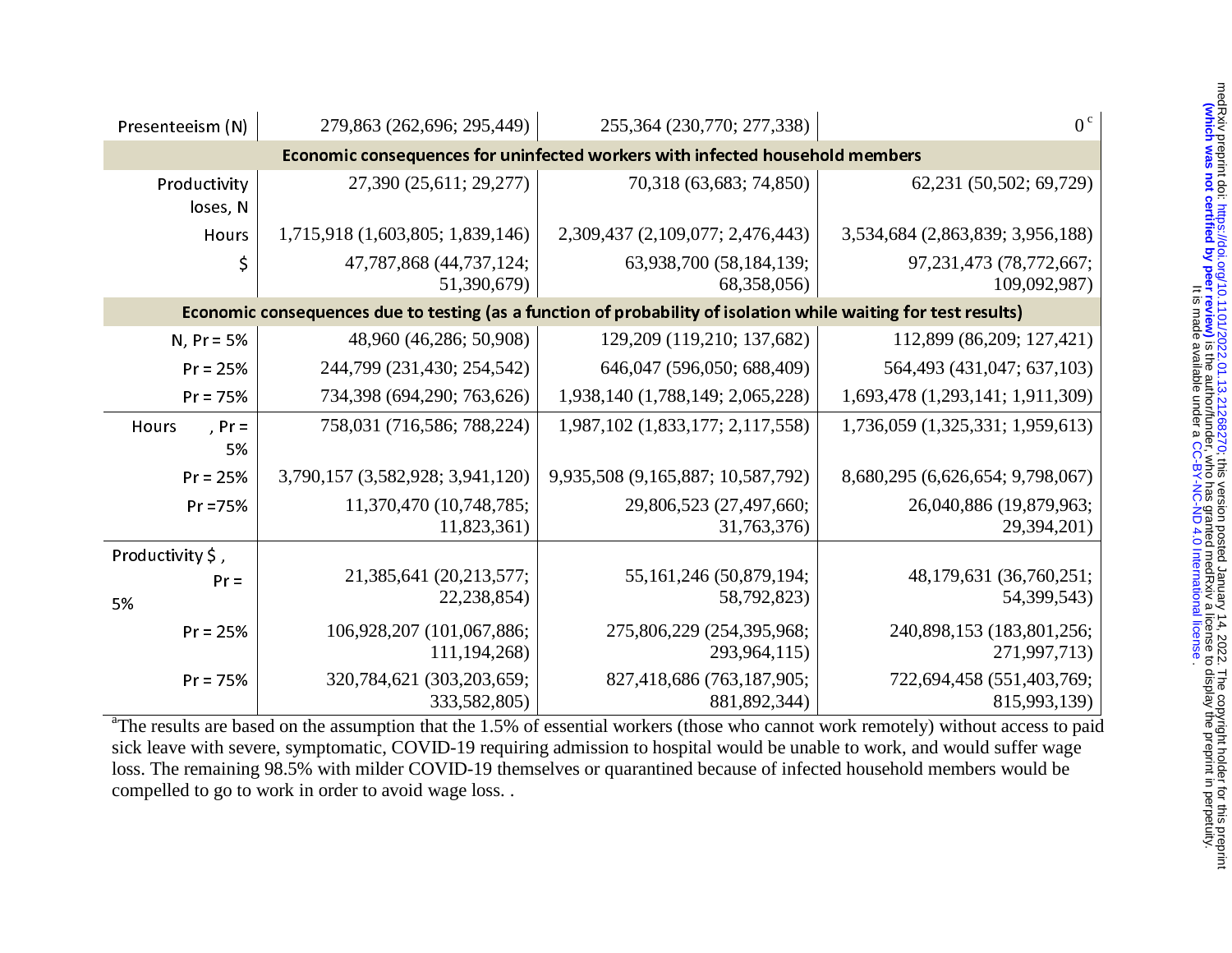$b$ Counts from the 1.0 M synthetic population and agent based model were re-scaled upward by a factor of 14.5 to represent values on the Ontario provincial scale (14.5 M).

<sup>c</sup>Given the limited duration of infectiousness, no wage loss or presenteeism were assumed for the 10-day paid sick leave scenario. VOC: Variant of Concern, Pr.: Probability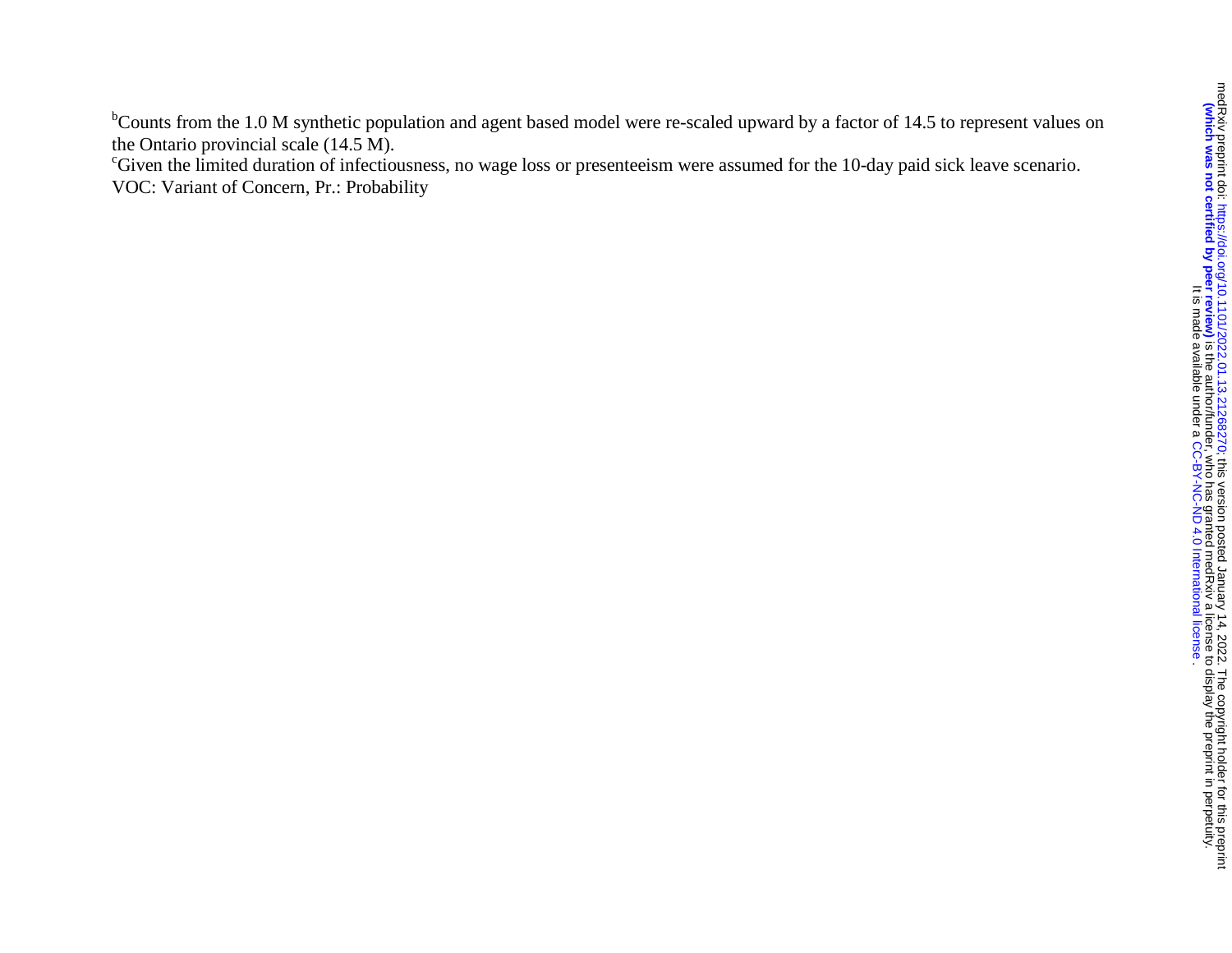| Variable <sup>b</sup> | <b>Base case</b><br>mean (95% Crl) <sup>b</sup> | 3 Day PSL<br>mean (95% Crl) <sup>b</sup>          | 10 Day PSL<br>mean (95% Crl) <sup>b</sup> |
|-----------------------|-------------------------------------------------|---------------------------------------------------|-------------------------------------------|
|                       |                                                 | Direct economic impact (As a result of infection) |                                           |
| Productivity          |                                                 |                                                   |                                           |
| loses, N              | 269,613 (253,483; 284,686)                      | 513,378 (467,240; 554,747)                        | 443,871 (340,779; 507,160)                |
| Hours                 | 16,882,590 (15,878,605;                         | 21,597,147 (19,675,357;                           | 27,691,008 (21,235,333;                   |
|                       | 17,829,612)                                     | 23,258,670)                                       | 31,647,168)                               |
| \$                    | 469,009,217 (441,384,051;                       | 597,512,395 (544,504,630;                         | 763,622,045 (584,797,186;                 |
|                       | 494,948,466)                                    | 644,460,224)                                      | 874,957,951)                              |
| Lost wages, N         | 89,424 (82,492; 95,130)                         | 81,902 (74,186; 89,595)                           | $0^{\circ}$                               |
| Hours                 | 5,556,649 (5,138,389; 5,930,667)                | 3,210,970 (2,903,774; 3,499,825)                  | $0^{\circ}$                               |
| \$                    | 152,024,191 (141,105,265;                       | 87,835,671 (79,472,594;                           | $0^{\circ}$                               |
|                       | 162,231,088)                                    | 95,651,458)                                       |                                           |
| Presenteeism (N)      | 228,515 (215,207; 241,732)                      | 208, 524 (187, 854; 226, 805)                     | $0^{\circ}$                               |

**Table 2a** Health and Economic outcomes (20% scenario<sup>a</sup>)

<sup>a</sup>The results are based on the assumption that 20% of essential workers (those who cannot work remotely) without access to paid sick leave would have more severe, symptomatic, COVID-19, be unable to work, and would suffer wage loss. The remaining 80% with milder COVID-19 themselves or quarantined because of infected household members would be compelled to go to work in order to avoid wage loss.

<sup>b</sup>Counts from the 1.0 M synthetic population and agent based model were re-scaled upward by a factor of 14.5 to represent values on the Ontario provincial scale (14.5 M)

<sup>c</sup>Given the limited duration of infectiousness, no wage loss or presenteeism were assumed for the 10-day paid sick leave scenario. VOC: Variant of Concern, Pr.: Probability